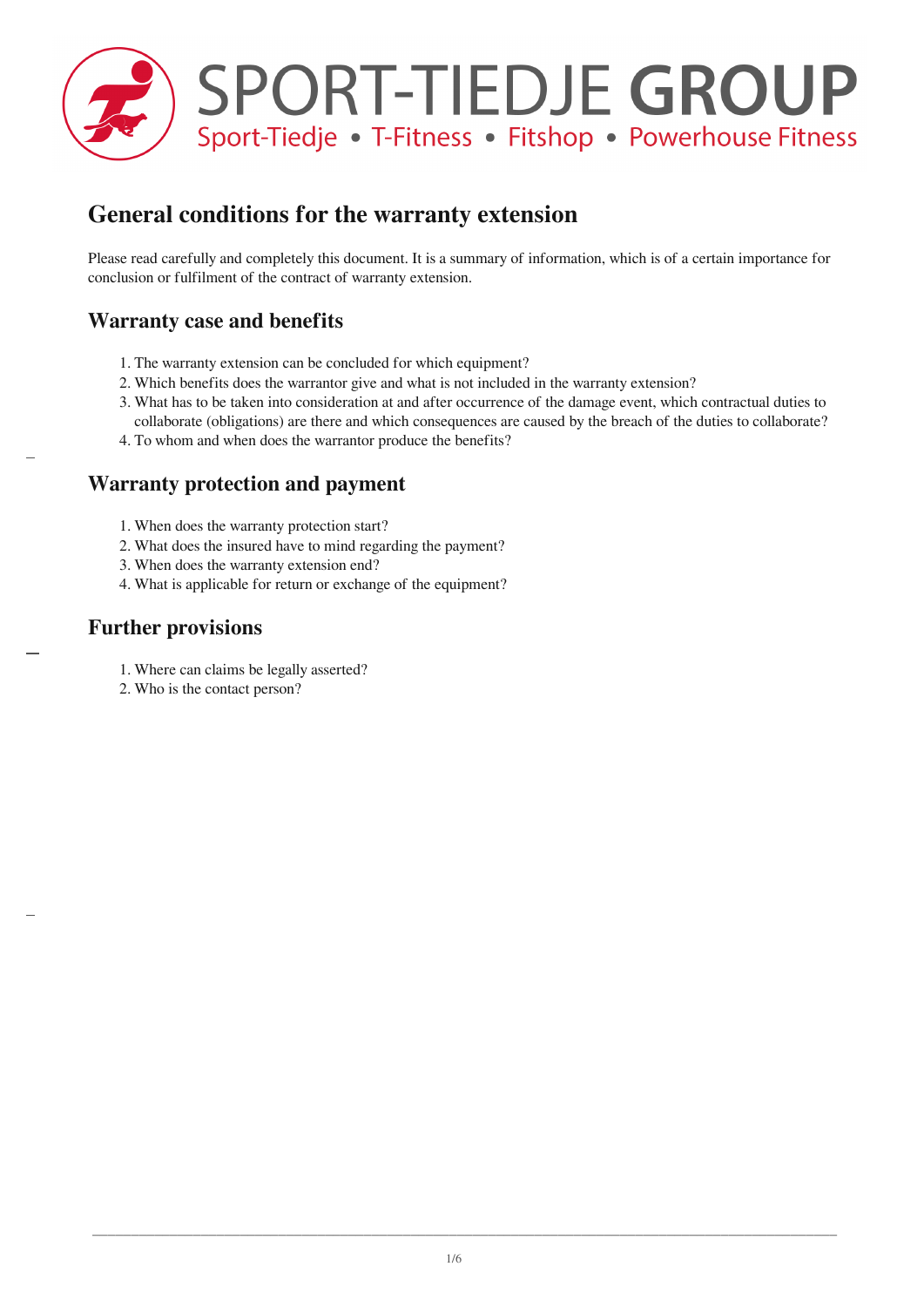

# **Warranty case and benefits**

## **1. The warranty extension can be concluded for which equipment?**

1.1 The warranty extension can exclusively be purchased for new equipment and for private use of the equipment. The useful life for a private use, according to the generally applicable purposes of use, is not more than 3 hours a day of operation for private use. The warrantor offers a maintenance agreement for semi professional or even commercial use.

The warranty extension can only be purchased for the products marked at the warrantor.

1.2 A warranty extension cannot be concluded afterwards.

## **2. Which benefits does the warrantor give and what is not included in the warranty extension?**

2.1 The warranty extension is valid for the equipment specified on the proof of purchase (incl. the original accessory products included in the scope of delivery).

#### 2.2 Cost of repair

In the case of a guarantee, the warrantor compensates for necessary cost of repair of the affected equipment, at maximum up to an amount of the fair value of the equipment according to number 2.4 because of

- material defects
- construction faults
- production faults

The cost of repair includes costs for spare parts, wages, and travel costs of the technician. The repair and exchange works are done by technicians charged by the warrantor (or by technicians of the manufacturer).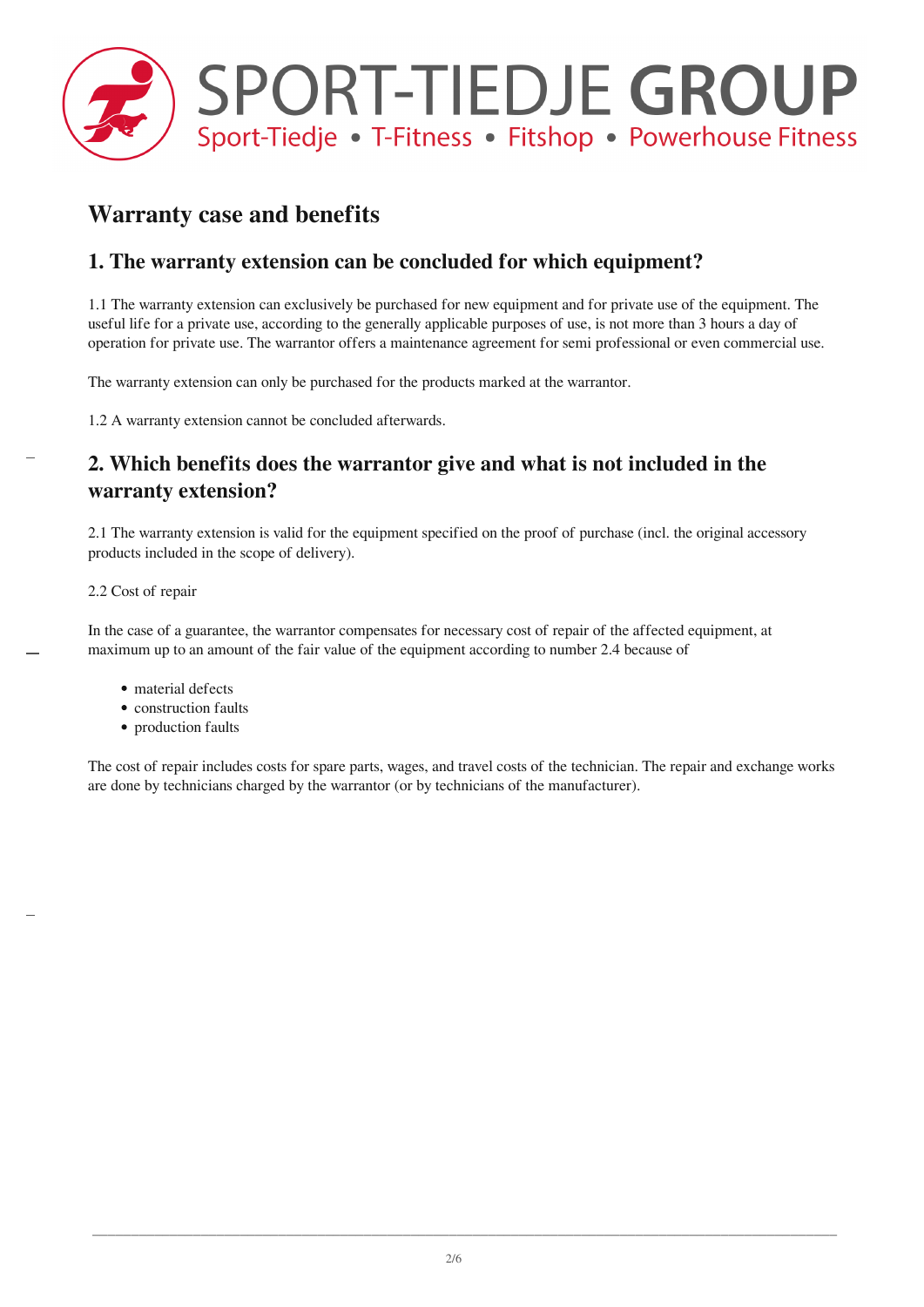

#### 2.3 Loan unit/Financial compensation

If a defect liable to replacement cannot be economically rectified within a term of 15 business days, in general, and an interference of the operability of the equipment exists, the insured receives a loan unit of same kind and quality instead of a reimbursement of cost of repair.

In case, the costs of repair exceed the amount of the fair value of the equipment, which is defined in 2.4, the warrantor grants a replacement device of the same kind and quality up to an amount of the fair value.

2.4 The insurance benefit is limited to a respective fair value of the insured equipment. The fair value is calculated as follows:

| Age of the equipment | The fair value in $%$ of |
|----------------------|--------------------------|
|                      | the original purchase    |
|                      | price                    |
| Up to one year       | 100                      |
| Up to two years      | 80                       |
| Up to three years    | 80                       |
| Up to five years     | 60                       |
| otherwise            |                          |

2.5 There is no warranty protection for:

- Damages, which do not interfere the function of the insured equipment or the accessory, especially scratches and damages on the varnish or the frame
- Damages, for which warranty and guarantee claims against the manufacturer exist
- Damages, which occur due to wearout due to operating conditions, i.e., especially damages on wheels, belts, ball bearings, ropes, guide rollers, pedals, upholsteries, saddle, grip surfaces, brakes, springs, running decks, running mats, chains, leather and felt brakes, and batteries
- Damages, which were caused by non-professional repairs, interferences, later installations, refittings or upgrades or cleaning, except of an exchange of parts, which was done at the instruction of or as directed by a technician by oneself
- Damages or interferences, which can be repaired by cleaning the equipment (i.e., soiling)
- Damages, which do not directly occur on the equipment (consequential damages)
- Damages, which are willfully caused
- Damages on or caused by the software, inappropriate modification of the software, programming error, computer viruses as well as damages on external data medium
- Damages on upgraded or newly purchased hardware, not included in the original scope of delivery,
- Damages, caused directly or indirectly by external influences (i.e., theft, humidity, fire, water, fall damages as well as operating error)
- costs of loan units

2.6 The insured has to reside in Germany, Austria, Denmark, the Netherlands, Belgium or Switzerland at the time of purchase. Benefits of this insurance can only be asserted and produced in the countries above mentioned.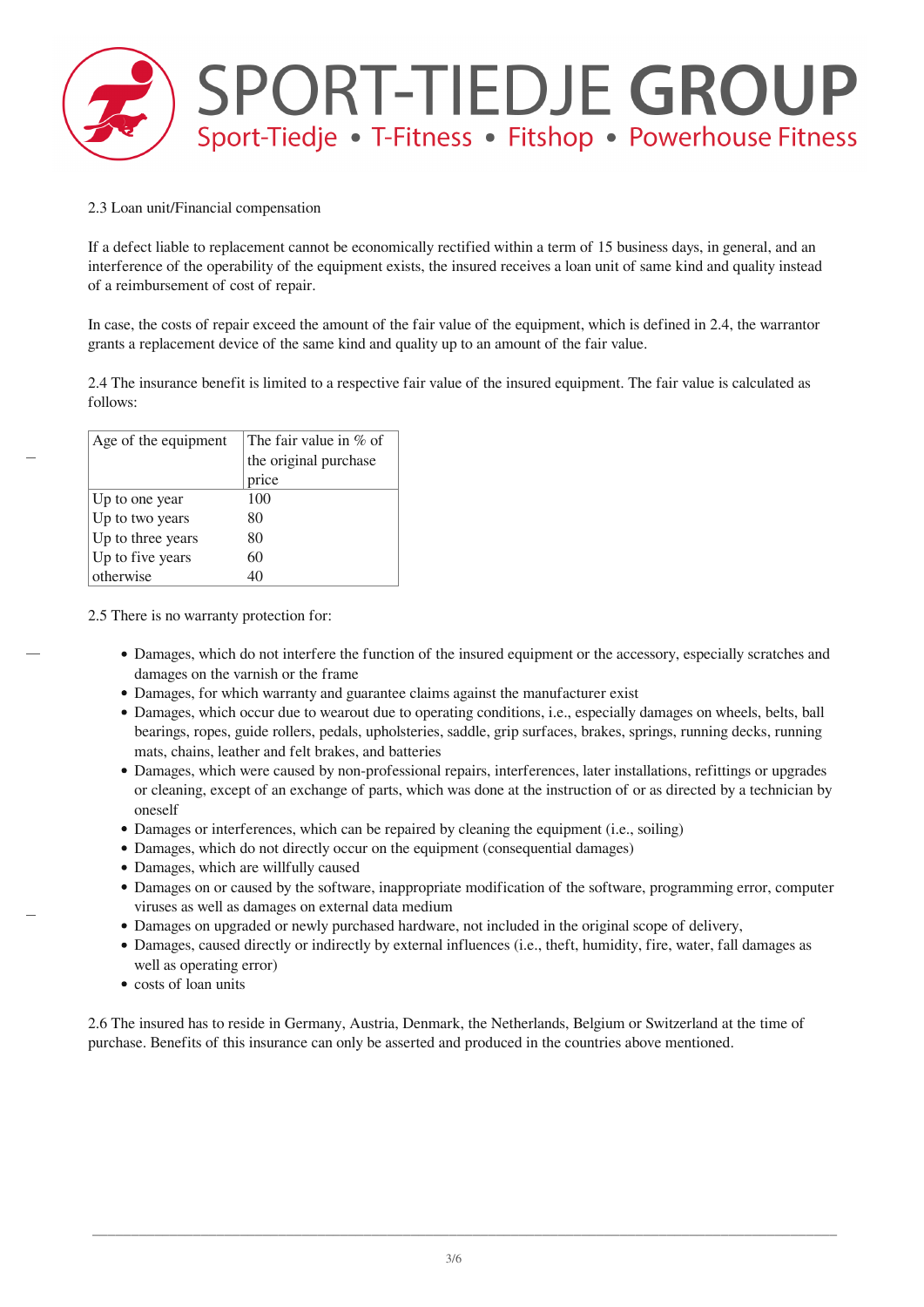

## **3. What has to be taken into consideration at and after occurrence of the damage event, which contractual duties to collaborate (obligations) are there and which consequences are caused by the breach of the duties to collaborate?**

The following obligations are given at and after a warranty case, so the warrantor can check the conditions of benefits:

3.1 The warranty case has to be reported to the warrantor by phone or in written form (via the notification of claim form) and has to state invoice and serial number of the equipment within 14 days after it became known.

3.2 After occurring of the warranty case, the insured has to minimize the damage as good as possible.

3.3 If the insured sells the equipment, it has to be reported to the warrantor. The warranty protection of the equipment ends at the day of sale. Though the purchaser can ask the warrantor to sign over the warranty extension within one month after the purchase of the equipment.

If one of these existing obligations is breached, considerable legal disadvantages might arise. As a general rule:

If a willfull breach of obligation is given, the entitlement to benefits is lost. The warrantor is entitled to reduce the benefits in an adequate proportion according to the gravity of the fault in case of grossly negligent breach. If the insurance holder proves that the breach of obligation was not grossly negligent, the entitlement to benefits remains. The entitlement of benefits is also lost for fraudulent breach of an obligation.

#### **4. To whom and when does the warrantor produce the benefits?**

4.1 In event of damage, the insured can assert directly and on one's own behalf his rights existing according to these conditions towards the warrantor.

4.2 The warranty case has to be checked by the warrantor the soonest possible and the benefits have to be produced by the warrantor within 15 business days, in general, after reporting the damage event by the insured.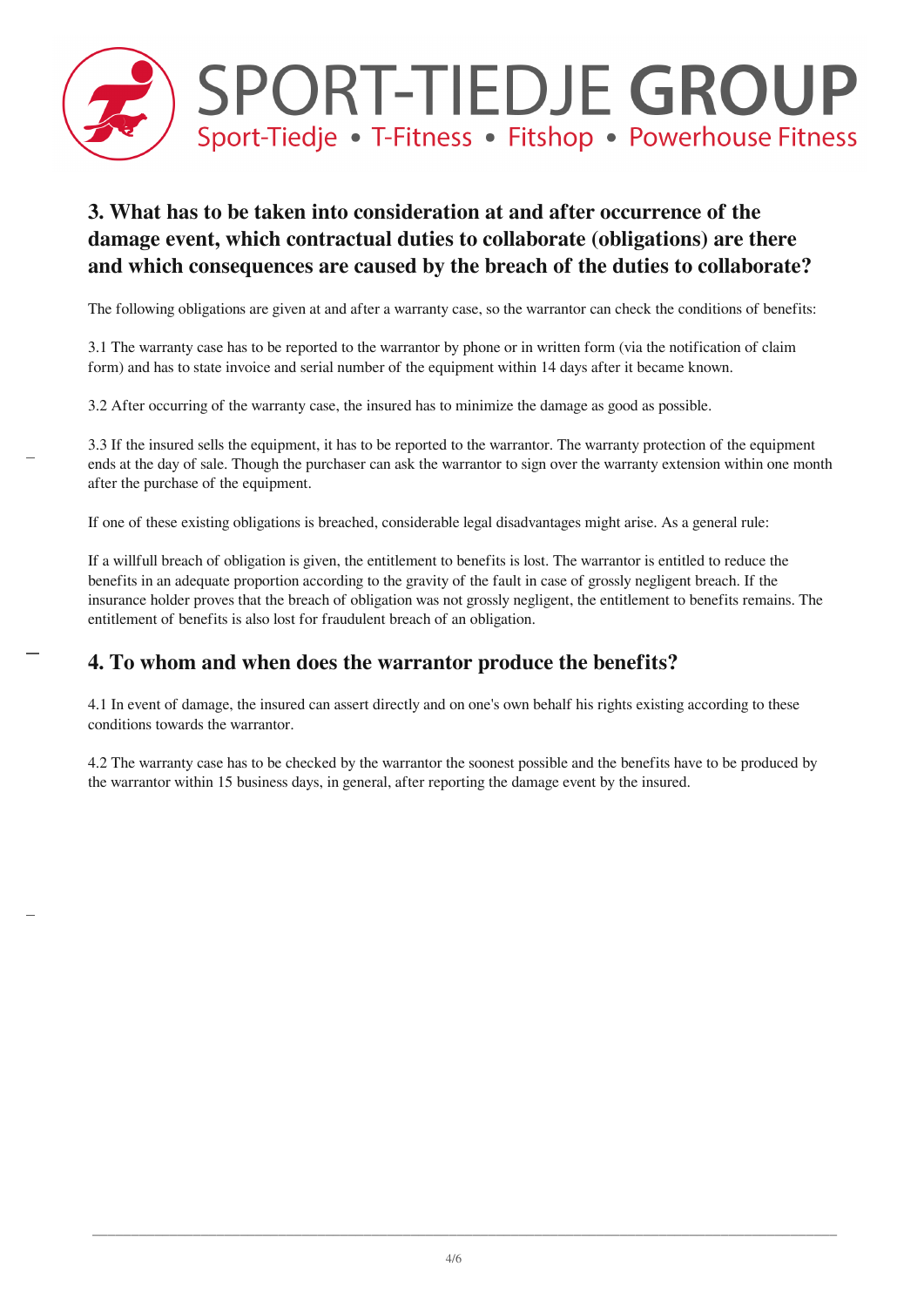

# **Warranty protection and payment**

## **5. When does the warranty extension start?**

Warranty cover exists once the warranty extension is purchased by the guarantee taker and the registration is done on the registration link <http://www.sport-tiedje.de/en/warrantyform>, however not earlier than as of expiry of the manufacturer's warranty and the legal warranty.

## **6. What does the insured has to mind regarding the invoice payment?**

6.1. Together with the equipment purchase, the invoice payment has to be done by the payment method chosen throughout the purchase.

6.2. The amount stated in the invoice includes the legal VAT.

6.3 If the amount is not paid at the warranty case, there is no entitlement to benefits. Though an obligation to perform is given, when it can be proved to the warrantor that the insured is not responsible for representing the non-payment.

### **7. When does the warranty extension end?**

7.1 The warranty extension ends after the expiration of the term chosen throughout the purchase.

7.2 The warranty extension can be revoked by the insured in written form by email, fax or by Post within 14 days after conclusion. The form of revocation, which is available on the website of the warrantor, can also be used for the revocation. The address data of the warrantor can be found on the first page of this form. Posting the revocation in time (postmark) is sufficient for keeping the term.

## **8. What is applicable for return or exchange of the equipment?**

8.1 If the purchase of the equipment contained in the warranty extension is cancelled within the legal guarantee, the warranty extension is terminated as well. The purchase is reversed.

8.2 When the insured equipment is returned in the scope of an existing right to return, the warranty extension is terminated as well. The purchase is reversed.

8.3 When the damaged equipment is exchanged against a new equipment of same kind and quality in the scope of the legal guarantee, the warranty extension is devolved upon the new equipment.